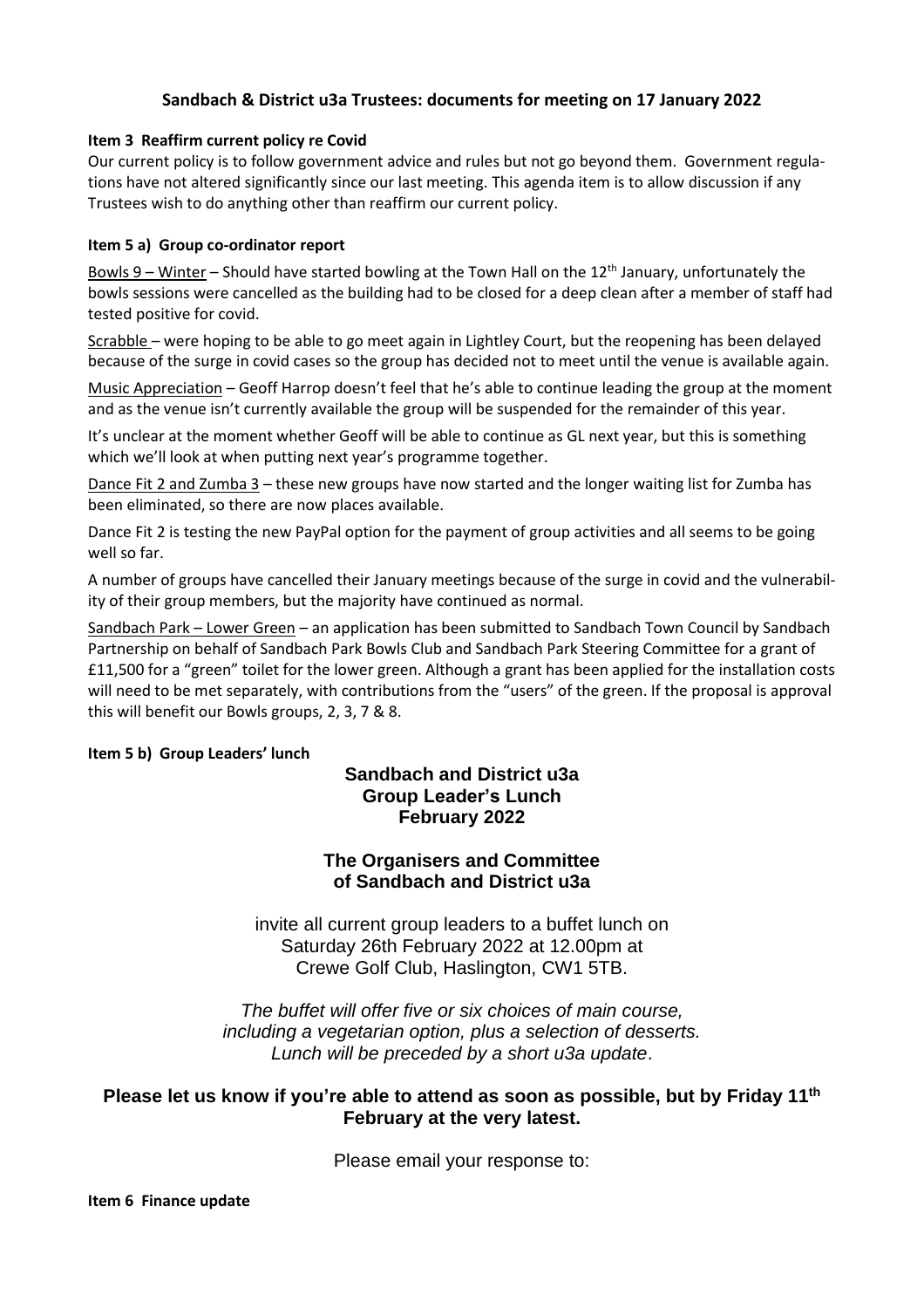# **6 a) Finance Report for December 2021**

#### Balances at end of month

| <b>Account Name</b>                   | $Dec-21$   | $Nov-21$   | Diff.     |
|---------------------------------------|------------|------------|-----------|
| NatWest Current Account <sup>*1</sup> | £11,456.79 | £17,964.56 | £6,507.77 |
| NatWest Business Reserve Account      | £26,636.83 | £26,636.60 | £0.23     |
| PayPal                                | £50.46     | £187.88    | £137.42   |
| Cash in hand <sup>*2</sup>            | £673.90    | £1,149.90  | £476.00   |
| Total                                 | £38,817.98 | £45,938.94 | £7,120.96 |

 $*1$  – Current Account Balance excludes unpresented cheques. There are no outstanding cheques

 $*2$  – Some groups are not entering/incorrectly entering data on SWISH making this figure slightly inaccurate

# General Notes

- NatWest complaint resolved awarded £250 compensation
- Only 1 group leader has failed to update SWISH as at year end
- Total balances in December are not a true reflection of finances;
	- o Outstanding costs are just over £6.6k with £600 outstanding for 2020/21
- Group Surplus/Deficit
	- o Non-venue groups Year to date surplus of £1,233, equating to around 66% of forecast total annual income
	- o Venue groups Year to date deficit of just over £4,300, which includes £3,200 outstanding venue costs
	- o Paid Tutor Groups Year to date surplus of £1,297, which includes £715 outstanding venue costs and £2,155 outstanding tutor fees

#### Issues Outstanding

- Masonic Hall Invoice
- Town Hall Charges/Invoicing Meeting request?

# Post Month End update

- All Tutor costs have been paid to  $31<sup>st</sup>$  December 2021
- 4 venues have outstanding costs of £2,505 (Masonic Hall £2,100)
- As of 7<sup>th</sup> January 2022 the NatWest current account balance is £7,504 reducing to £5,673 once all outstanding costs are paid and Cash in Hand banked

#### **Item 7 Membership update, January 2022**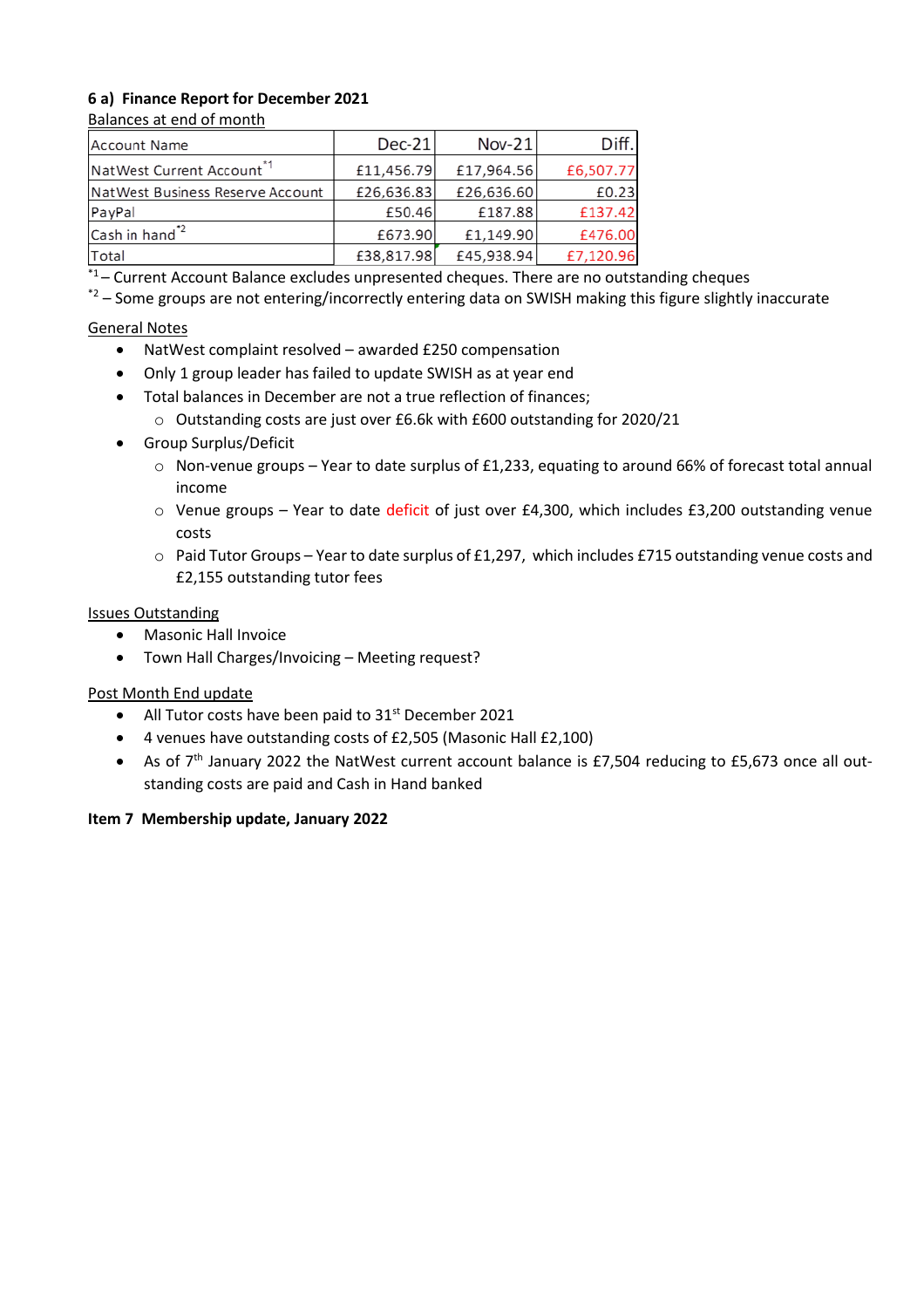



|                                | $2019 - 20$ | $2020 - 21$ | $2021 - 22$ |
|--------------------------------|-------------|-------------|-------------|
| <b>New Members</b>             | 206         | 15          | 144         |
| <b>Renewing Members</b>        | 1257        | 1117        | 1096        |
| <b>Not Yet Renewed</b>         | 163         | n           |             |
| <b>Total No of Members</b>     | 1463        | 1132        | 1239        |
| %Renewed                       | 86.87       | 76.35       | 96.82       |
| Change from previous year      | 16          | $-331$      | 107         |
| Total No as % of previous year | 101.11      | 77.38       | 109.45      |
| <b>Renewed Online</b>          | 412         | 555         | 457         |
| % Renewed Online               | 32.78       | 49.69       | 41.70       |
| Joined Online                  | 90          | 13          | 88          |
| % Joined Online                | 43.69       | 86.67       | 61.11       |
| <b>Renewed / Joined Manual</b> | 958         | 566         | 696         |
| Left                           | 24          | 20          | 25          |
| Lapsed                         | 163         | 326         | 70          |
| <b>Re-Activated</b>            |             |             | 8           |

No. of New Members since last New Member **Morning Invitation** 

29

#### Item 8 a) Calendar update SANDBACH U3A CALENDAR 2022 JANUARY - DECEMBER 2022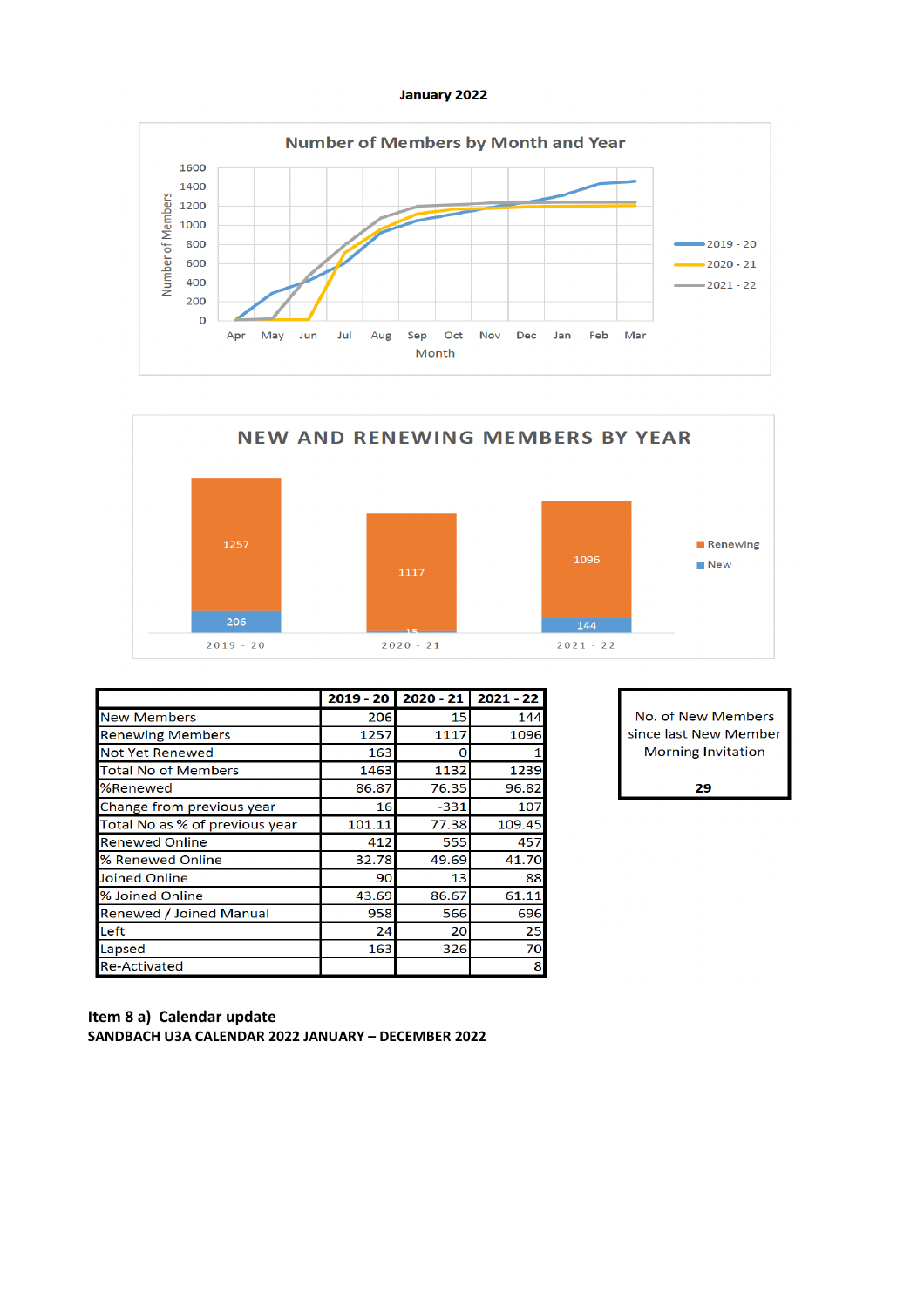| JANUARY 2022                       | <b>FEBRUARY 2022</b>               | <b>MARCH 2022</b>                  | <b>APRIL 2022</b>                    |
|------------------------------------|------------------------------------|------------------------------------|--------------------------------------|
| 3rd Dr Karen Castle                | 7 <sup>th</sup> Roger Browne       | <b>Reminder:</b>                   | 4 <sup>th</sup> Michael Moore        |
| (Members Meeting)                  | (Actor, Singer, speaker,           | Swish team website re-             | East Lancashire Railway              |
| $10 - 12$ noon                     | musician, composer, and            | view due                           | talk)                                |
| Sandbach Town Hall                 | writer)                            | 7 <sup>th</sup> u3a Showcase       | (Members Meeting)                    |
| 12 <sup>th</sup> Library desk open | (Members Meeting)                  | Performances, displays             | $10 - 12$ noon                       |
| $9.30 - 11.30$                     | $10 - 12$ noon                     | and exhibitions by our             | Sandbach Town Hall                   |
| Kevin Dean                         | Sandbach Town Hall                 | own groups.                        | 13 <sup>th</sup> Library desk open   |
| 17 <sup>th</sup> Trustees Meeting  | 9 <sup>th</sup> Library desk open  | (Members Meeting)                  | $9.30 - 11.30$                       |
|                                    | $9.30 - 11.30$                     | $10 - 12$ noon                     | <b>Stuart</b>                        |
| 26th Library desk open             | 14th Boundary Mill Colne           | Sandbach Town Hall                 | 19 <sup>th</sup> Liverpool -Members  |
| $9.30 - 11.30$                     | 21 <sup>st</sup> Trustees Meeting  |                                    | visit                                |
| Lesley Farrar                      | 23rd Library desk open             | 9 <sup>th</sup> Library desk open  | 25thTrustees Meeting                 |
| 31 <sup>st</sup>                   | $9.30 - 11.30$                     | $9.30 - 11.30$                     | 27 <sup>th</sup> Library desk open   |
| <b>Insurance Renewal due</b>       | 26 <sup>th</sup>                   | 21 <sup>st</sup> Trustees Meeting  | $9.30 - 11.30$                       |
| <b>Tanya Audas</b>                 | Group Leaders briefing &           | 23rd Library desk open             |                                      |
|                                    | lunch at Crewe Golf                | $9.30 - 11.30$                     |                                      |
|                                    | Club.                              |                                    |                                      |
|                                    |                                    |                                    |                                      |
| <b>MAY 2022</b>                    | <b>JUNE 2022</b>                   | <b>JULY 2022</b>                   | <b>AUGUST 2022</b>                   |
| 2 <sup>nd</sup> Dogs for Good      |                                    | 13 <sup>th</sup> Library desk open | 10 <sup>th</sup> library desk open   |
| (Charity set up to provide         | 8th Library desk open              | $9.30 - 11.30$                     | $9.30 - 11.30$                       |
| assistance dogs)                   | $9.30 - 11.30$                     |                                    |                                      |
| (Members Meeting)                  |                                    | 18 <sup>th</sup> Trustees meeting  | 15 <sup>th</sup> Trustees Meeting    |
| Sandbach Town Hall                 | <b>20th Trustees Meeting</b>       |                                    |                                      |
| 10 May York Members                |                                    | 27 <sup>th</sup> Library desk open |                                      |
| visit                              | 22 <sup>nd</sup> Library desk open | $9.30 - 11.30$                     | 24 <sup>th</sup> August Library desk |
| 11 <sup>th</sup> Library desk open | $9.30 - 11.30$                     |                                    | open<br>$9.30 - 11.30$               |
| $9a.30 - 11.30$                    |                                    |                                    |                                      |
| <b>16th Trustees Meeting</b>       |                                    |                                    | 26 <sup>th</sup> insurance renewal   |
| 25 <sup>th</sup> Library desk open |                                    |                                    | date                                 |
| $9.30 - 11.30$                     |                                    |                                    | <b>Kay Moston Morris</b>             |
|                                    |                                    |                                    |                                      |
| <b>SEPTEMEBER 2022</b>             | OCTOBER 2022                       | <b>NOVEMBER 2022</b>               | <b>DECEMBER 2022</b>                 |
|                                    |                                    |                                    |                                      |
| 14 <sup>th</sup> Library Desk open | 12 <sup>th</sup> Library Desk open | 9 <sup>th</sup> Library Desk open  | 14 <sup>th</sup> Library Desk open   |
| $9.30 - 11.30$                     | $9.30 - 11.30$                     | $9.30 - 11.30$                     | $9.30 - 11.30$                       |
|                                    |                                    |                                    |                                      |
| 19th Trustees Meeting              | 17 <sup>th</sup> Trustees Meeting  | 21 <sup>st</sup> Trustees Meeting  | 19th Trustees Meeting                |
| 28 <sup>th</sup> Library Desk open | 26 <sup>th</sup> Library Desk open | 23rd Library Desk open             | 28 <sup>th</sup> Library Desk open   |
| $9.30 - 11.30$                     | $9.30 - 11.30$                     | $9.30 - 11.30$                     | $9.30 - 11.30$                       |
|                                    |                                    |                                    |                                      |
| 24 <sup>th</sup> insurance renewal |                                    | 27 <sup>th</sup> insurance renewal |                                      |
| due Caroline Webster               |                                    | due Jenny Bull                     |                                      |
|                                    |                                    |                                    |                                      |